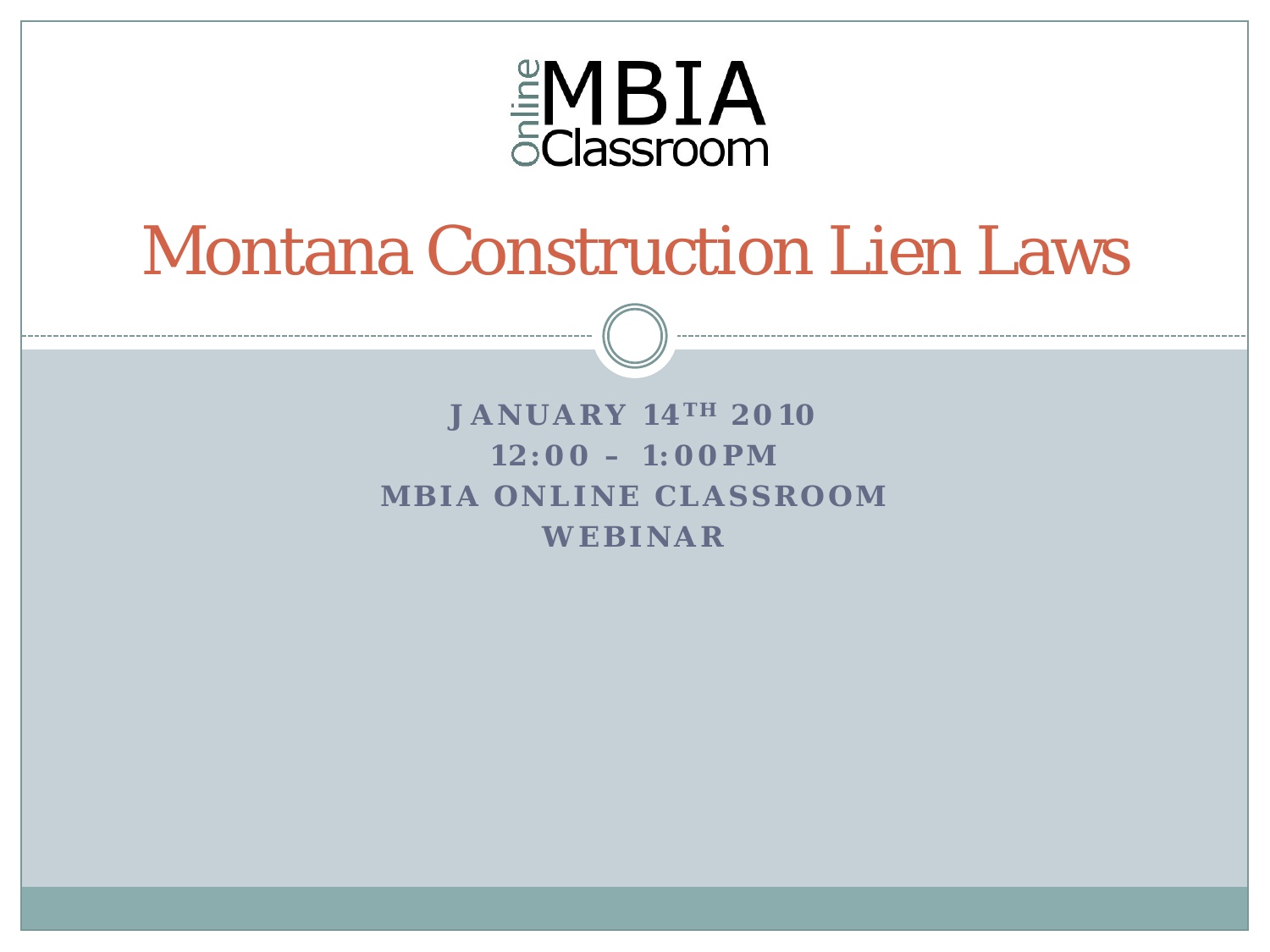

### **Instructor**

#### Bruce Spencer, Shareholder, Smith Law Firm

- J.D. University of Oregon 1992
- Areas of practice include:
	- Commercial Law
	- Commercial collections
	- $\times$  Real Estate
	- Litigation
	- Labor and employment laws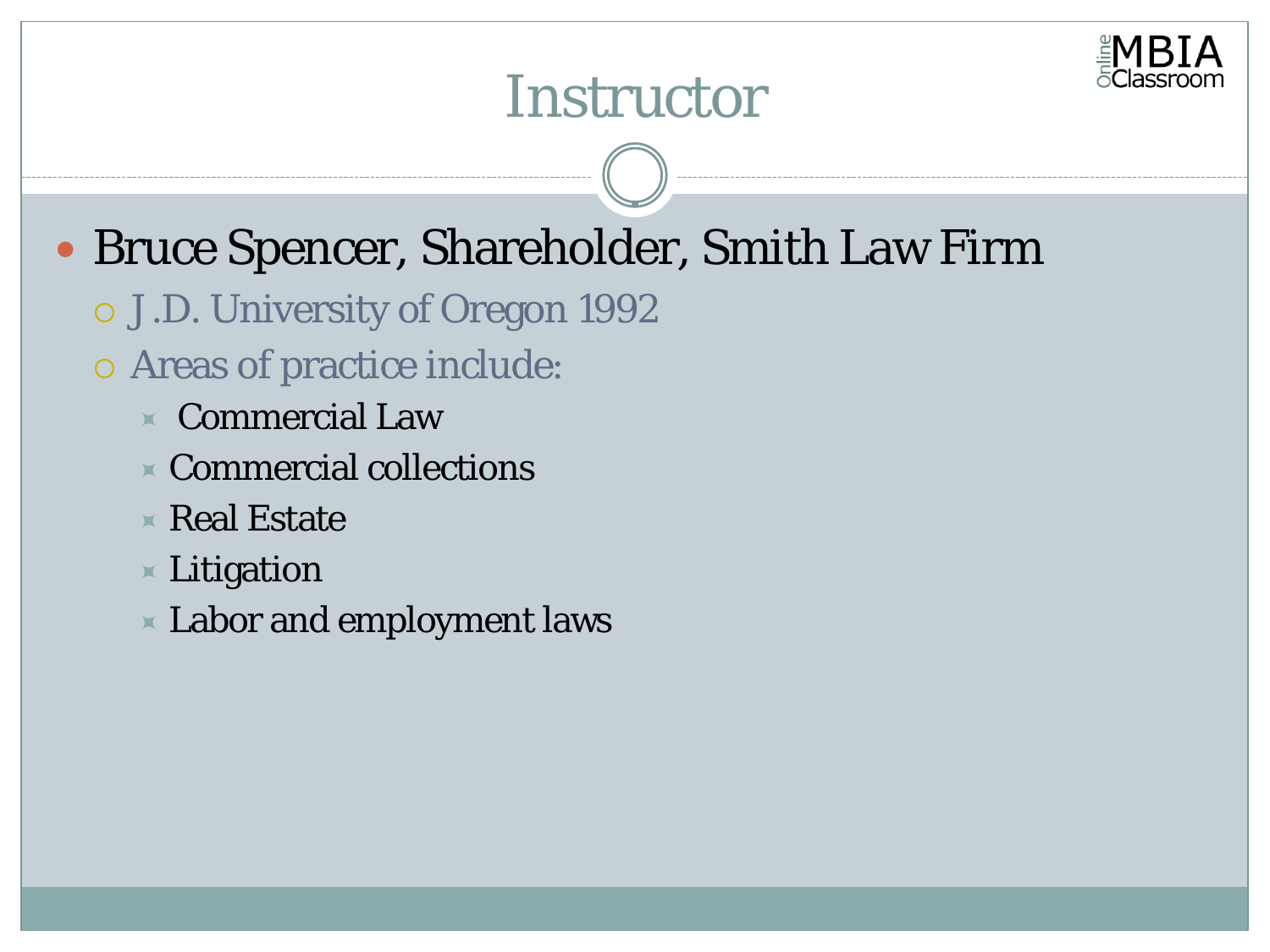

## **Overview**

- Intent of Lien Law
- Notice Requirement
- Lien Attachments
- Priority Among Lien Holders
- Bond Issues
	- Miller Act
	- MT Laws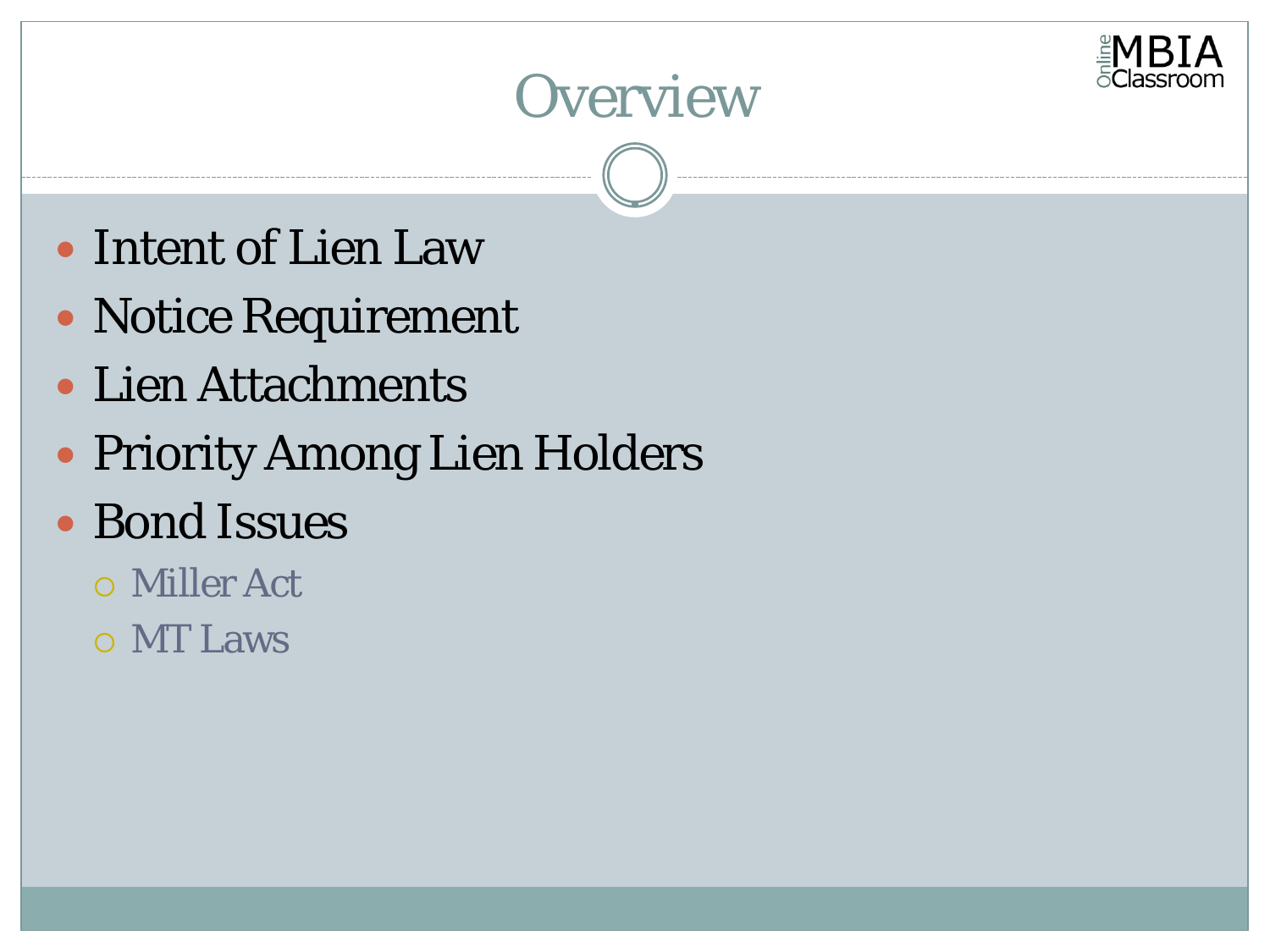

# No Notice Required

#### Notice *NOT* required:

- o If services and materials furnished at owners request
- Lien filed by a wage earner or laborer
- Lien filed on dwelling of five or more families
- If project is Partially or wholly commercial

#### • Notice is required for <u>All</u> other times of projects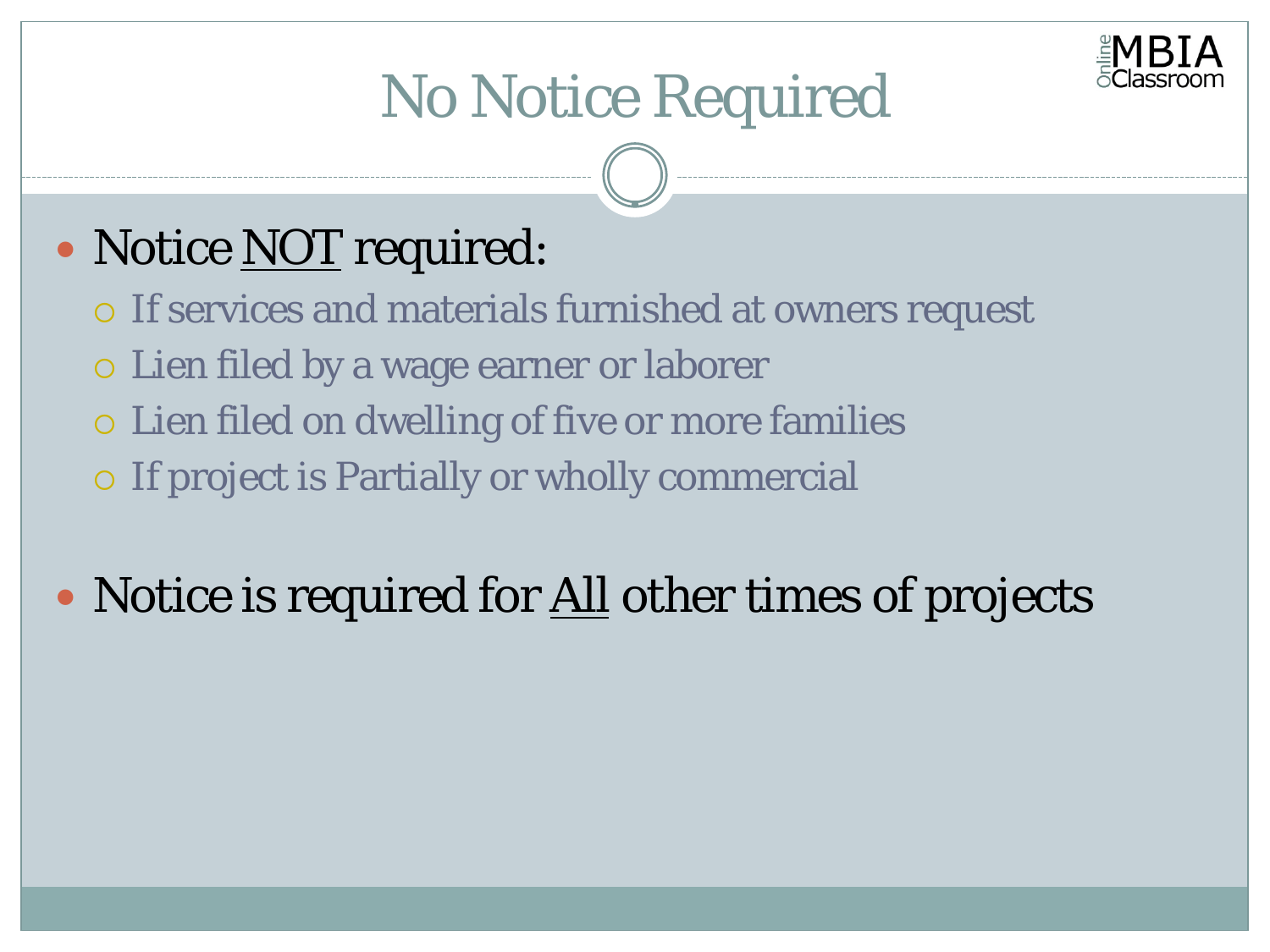

# **Notice**

- Notice *must* be given for Construction Liens
- No later than 20 Days after the service/materials are furnished
- Must be sent to Contracting Owner
	- Certified Mail
	- Delivered in Person (written acknowledgement)
- Must be filed with the County Clerk and Recorder
	- Within 5 days after notice given to contracting owner
	- Must be in the county where the improved property is located
	- Good for 1 year.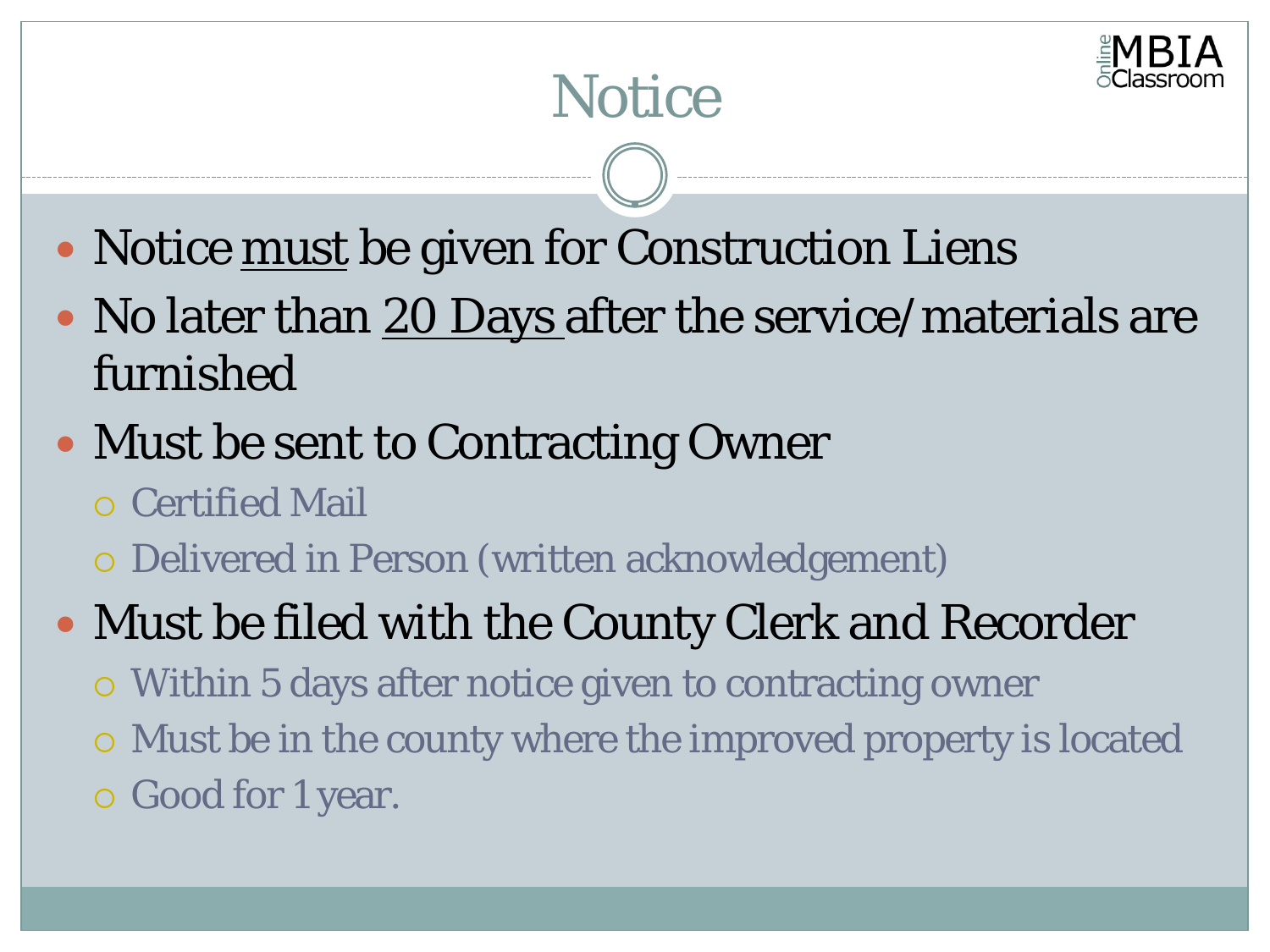

# Notice (cont.)

- Warning: You cannot file a construction Lien unless you properly filed a notice with the County Clerk and Recorder. Notice cannot be expired.
- Upon request of subcontractors, General Contractors must provide:
	- A sufficient description of the property being improved.
	- Name and address of contracting owner.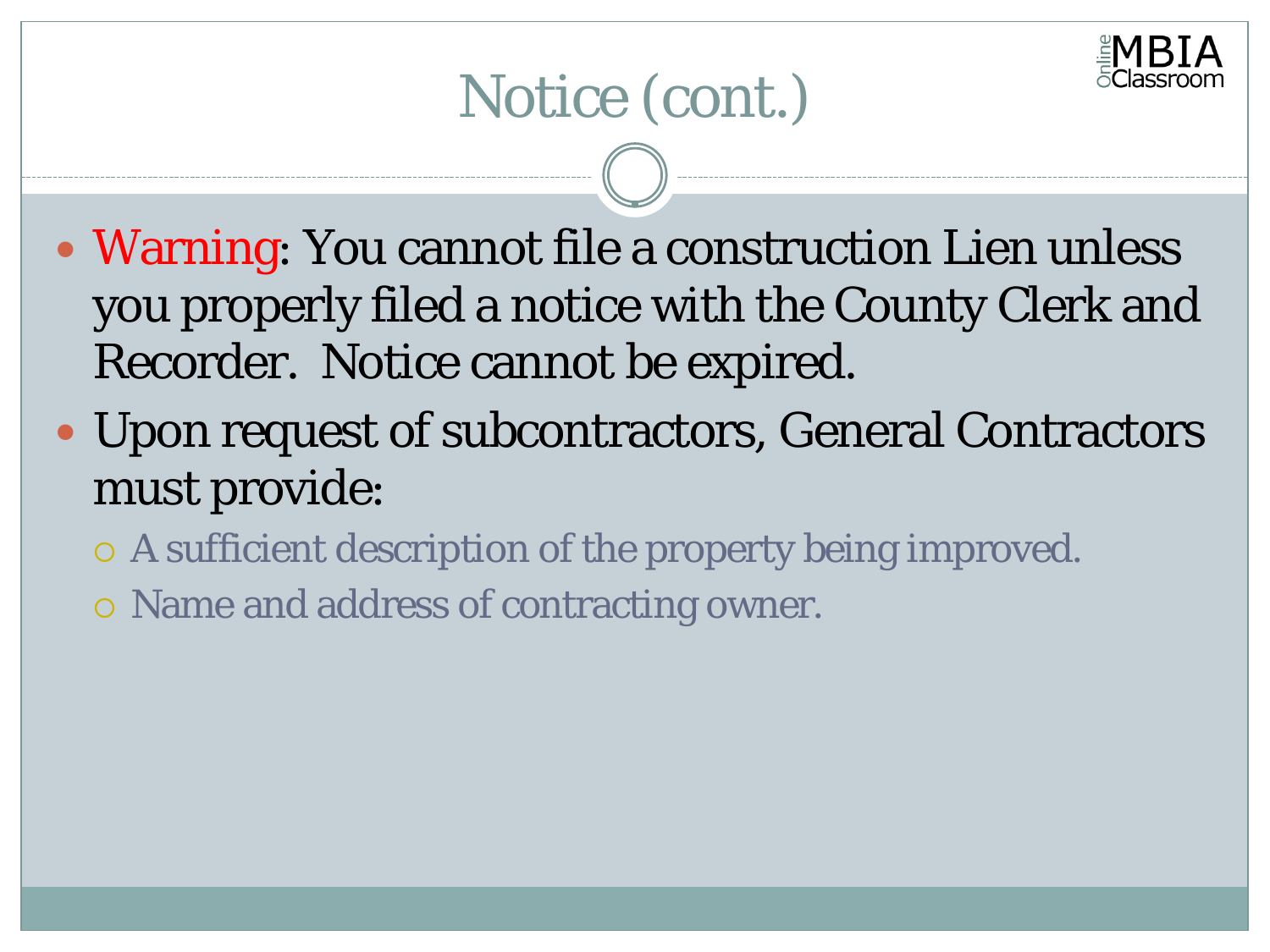

### Forms of Notice

- Notice must be in writing
- Must state that it is a <u>notice of a right to claim a lien</u> against real estate for service or materials furnished
- Notice must contain a sufficient description to identify the property against which lien may be claimed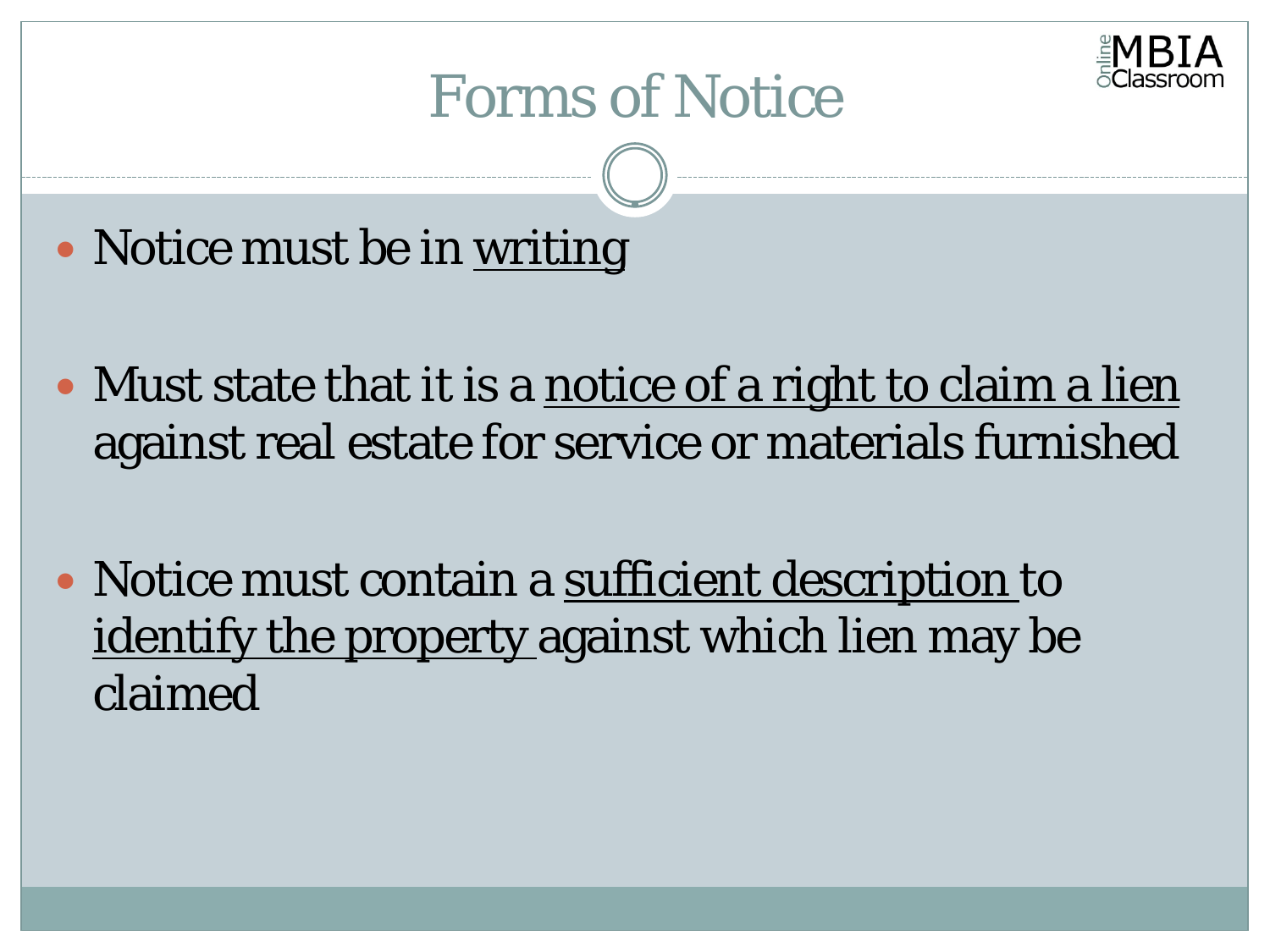

# Forms of Notice (cont.)

#### • Must contain the following:

- Date of mailing
- Owner's name
- Owner's address
- Name of person filing notice
- Address of person filing notice
- A description sufficient to identify the property that is being improved
- A notice required by the State of Montana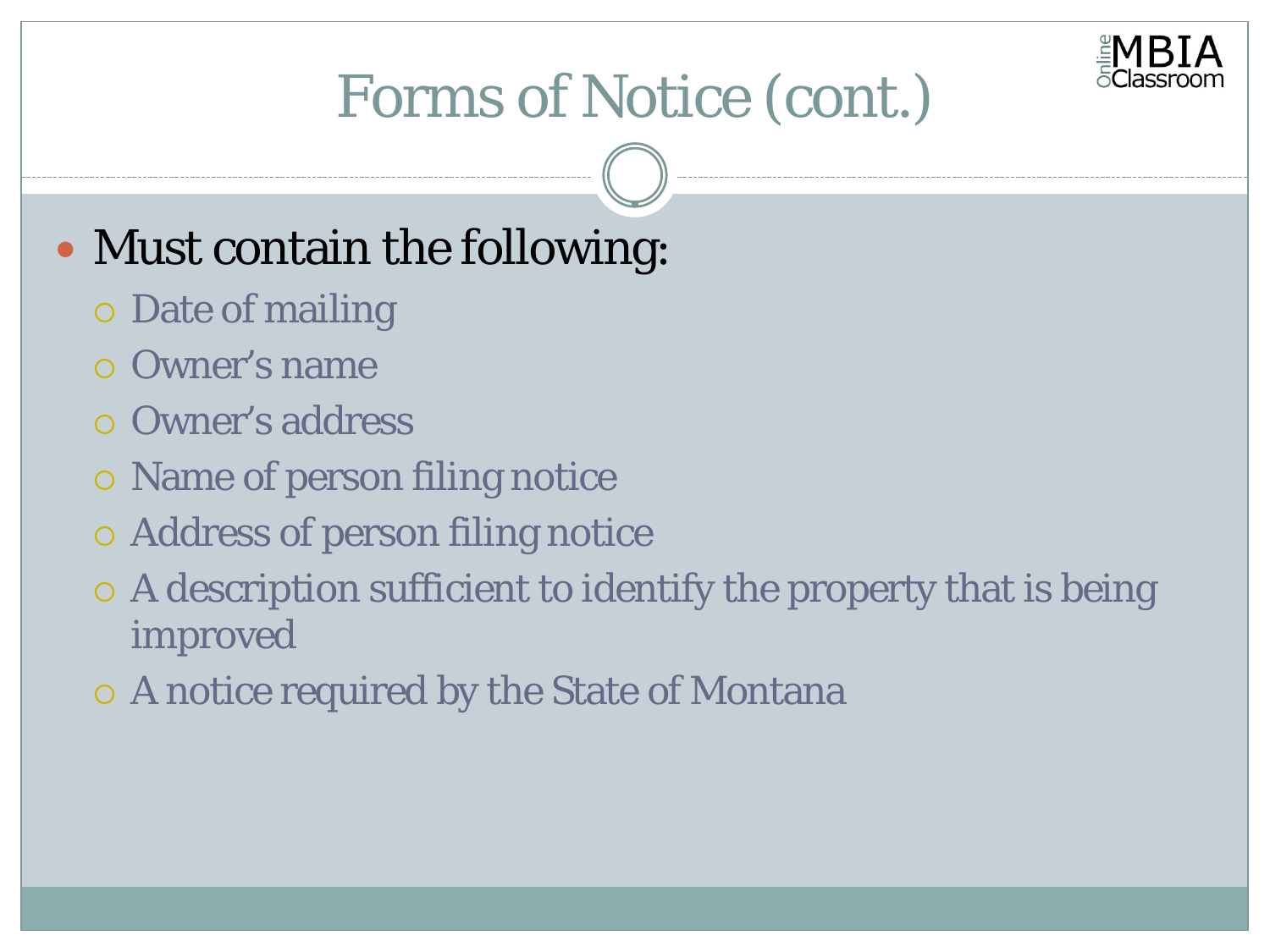#### **NOTICE OF THE RIGHT TO CLAIM A LIEN**

#### WARNING: READ THIS NOTICE. PROTECT YOURSELF FROM PAYING ANY CONTRACTOR OR SUPPLIER TWICE FOR THE SAME SERVICE. This is to inform you that .......... has begun to provide .......... (description of services or materials) ordered by .......... for improvements to property you own. The property is located at .......... If ......... is not paid, a lien may be filed against the property. THIS IS NOT A LIEN. It is a notice sent to you for your protection in compliance with the construction lien laws of the state of Montana.

This notice has been sent to you by: NAME: .............. ADDRESS: ........... TELEPHONE: .........

Under Montana's laws, those who work on your property or provide materials and are not paid have a right to enforce their claim for payment against your property. This claim is known as a construction lien.

If your contractor fails to pay subcontractors or material suppliers or neglects to make other legally required payments, the people who are owed money may look to your property for payment, even if you have paid your contractor in full.

The law states that all people hired by a contractor to provide you with services or materials are required to give you a notice of the right to claim a lien to let you know what they have provided.

#### WAYS TO PROTECT YOURSELF ARE:

- RECOGNIZE that this notice of delivery of services or materials may result in a lien against your property unless all those supplying a notice of the right to lien have been paid.
- LEARN more about the construction lien laws and the meaning of this notice by contacting an attorney or the firm sending this notice.
- WHEN PAYING your contractor for services or materials, you may make checks payable jointly to the contractor and the firm furnishing services or materials for which you have received a notice of the right to claim a lien.
- OBTAIN EVIDENCE that all firms from whom you have received a notice of the right to claim a lien have been paid or have waived the right to claim a lien against your property.
- CONSULT an attorney, a professional escrow company, or your mortgage lender.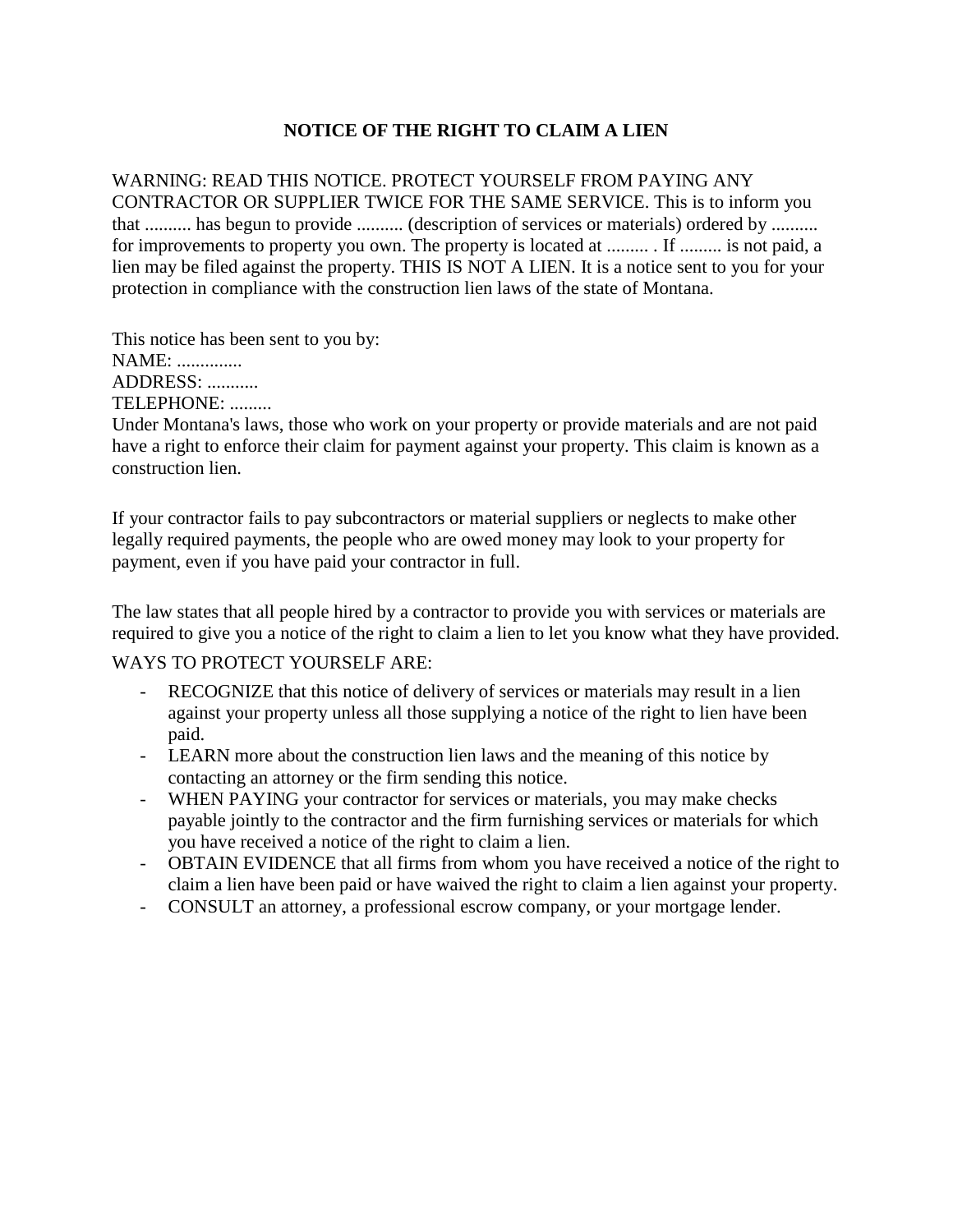

#### Construction Lien

# **Notice is NOT a lien!**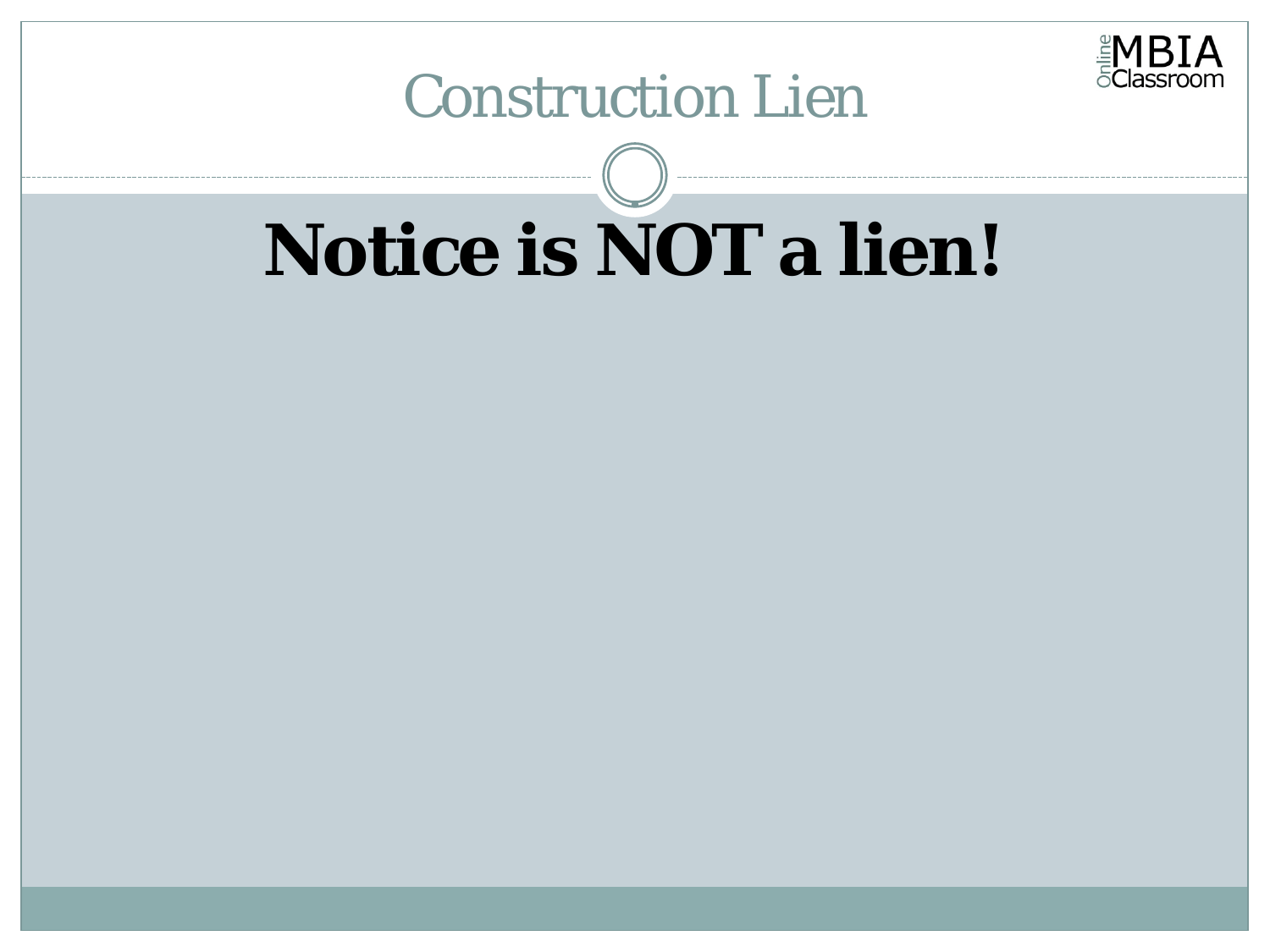#### **Construction Lien**

I, .......... (insert name and address of person claiming the construction lien), claim a construction lien pursuant to Title 71, chapter 3, of the Montana Code Annotated.

I claim this lien against .......... (give description of the real property against which the lien is claimed sufficient to identify it). The contracting owner is .......... (insert name of the person who owns the real estate and name of the person who entered into the contract to improve it).

At the request of .......... (give name and address of party with whom person claiming the lien contracted to furnish services or materials), I provided the following: .......... (give description of the services or materials provided). The amount remaining unpaid is .......... (insert the amount unpaid; if no amount was fixed by the contract, give your good faith estimate of the amount and identify it as an estimate).

I first furnished these services or materials on .......... (give date) and last furnished services or materials on .......... (give date; if the date has not yet arrived, insert an estimate of the date on which services or materials will be last furnished and identify the date as an estimate).

I gave notice of the right to claim a lien as required by 71-3-531 on .......... (give date) to .......... (give name of contracting owner). .......... (If it is not required to give a notice of the right to claim a lien, state the reason it is not required.)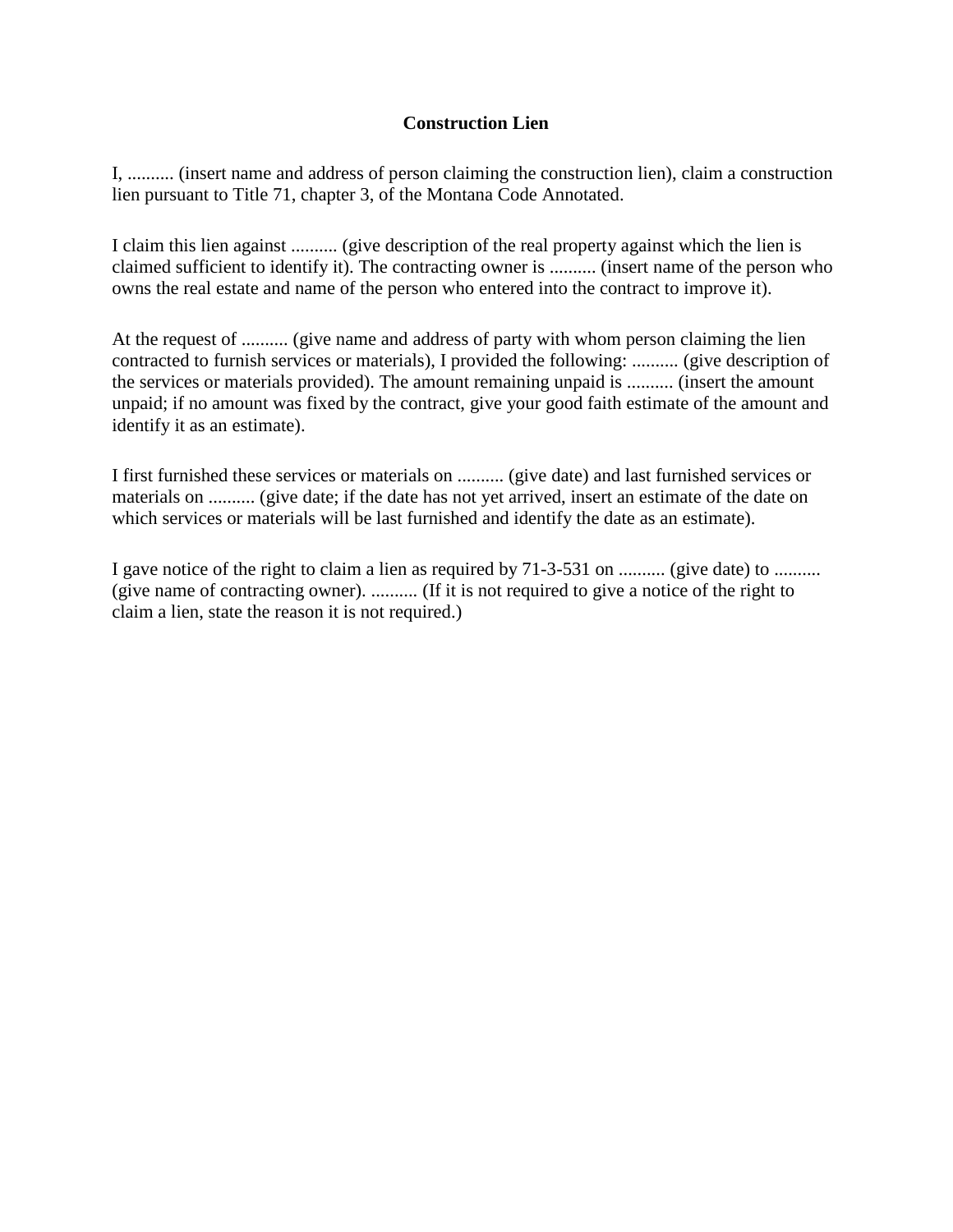

# Attachment of Lien

- 90 day deadline: Lien will not attach to property, and is not enforced unless you have filed a lien within 90 days of:
	- Your final furnishing of services or materials
	- The owner filing a notice of completion
- Lien must be filed with the County Clerk and Recorder
- You <u>must</u> certify that the lien has been served to <u>each</u> of the owners
	- Certified mail
	- Personally, with a written acknowledgment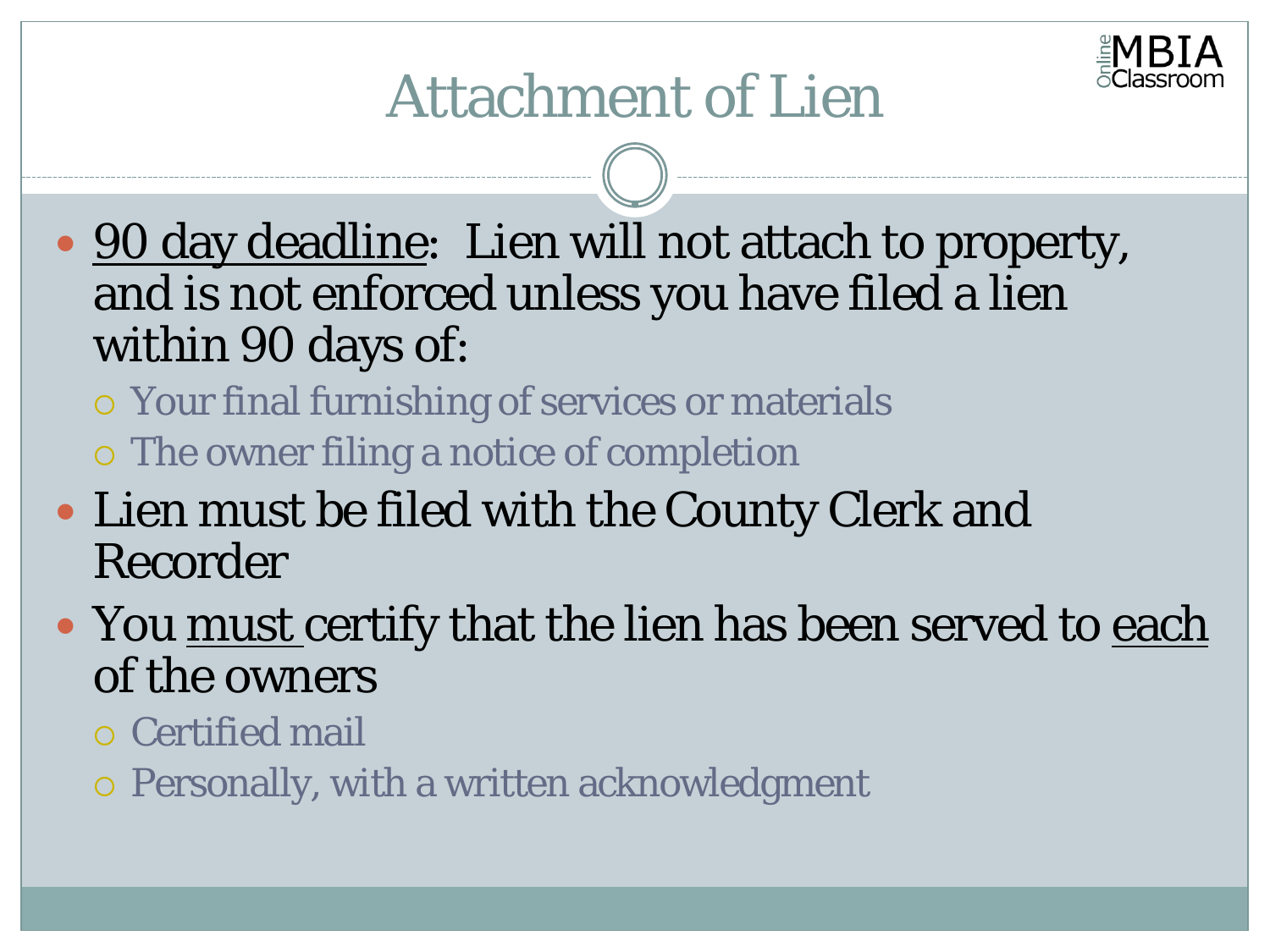

# Attachment of Lien (cont.)

- Warning: A lien notice filed before services or materials are substantially furnished is not effective to create a construction lien.
	- Unless the person claiming the lien was prevented from fulfilling the their obligation because of the fault of another person.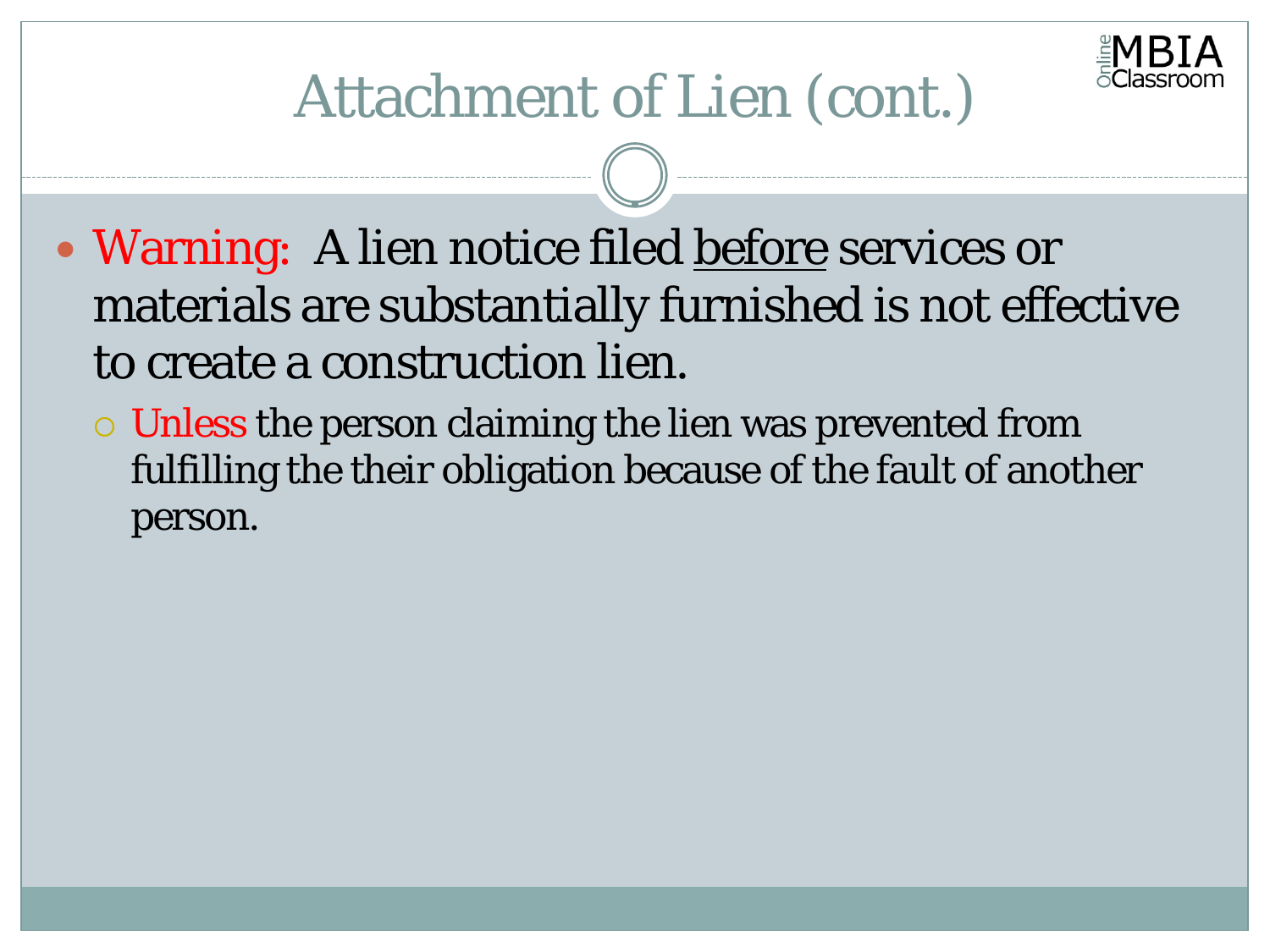

# When Does Lien Attach?

#### First visible change:

 Lien attaches on the date of the first visible change in the physical condition of the real estate caused by the person furnishing services or materials.

#### • When filed:

 If it is for the preparation of plans, surveys, or architectural or engineering plans or drawings for any change in the physical condition of land or structures.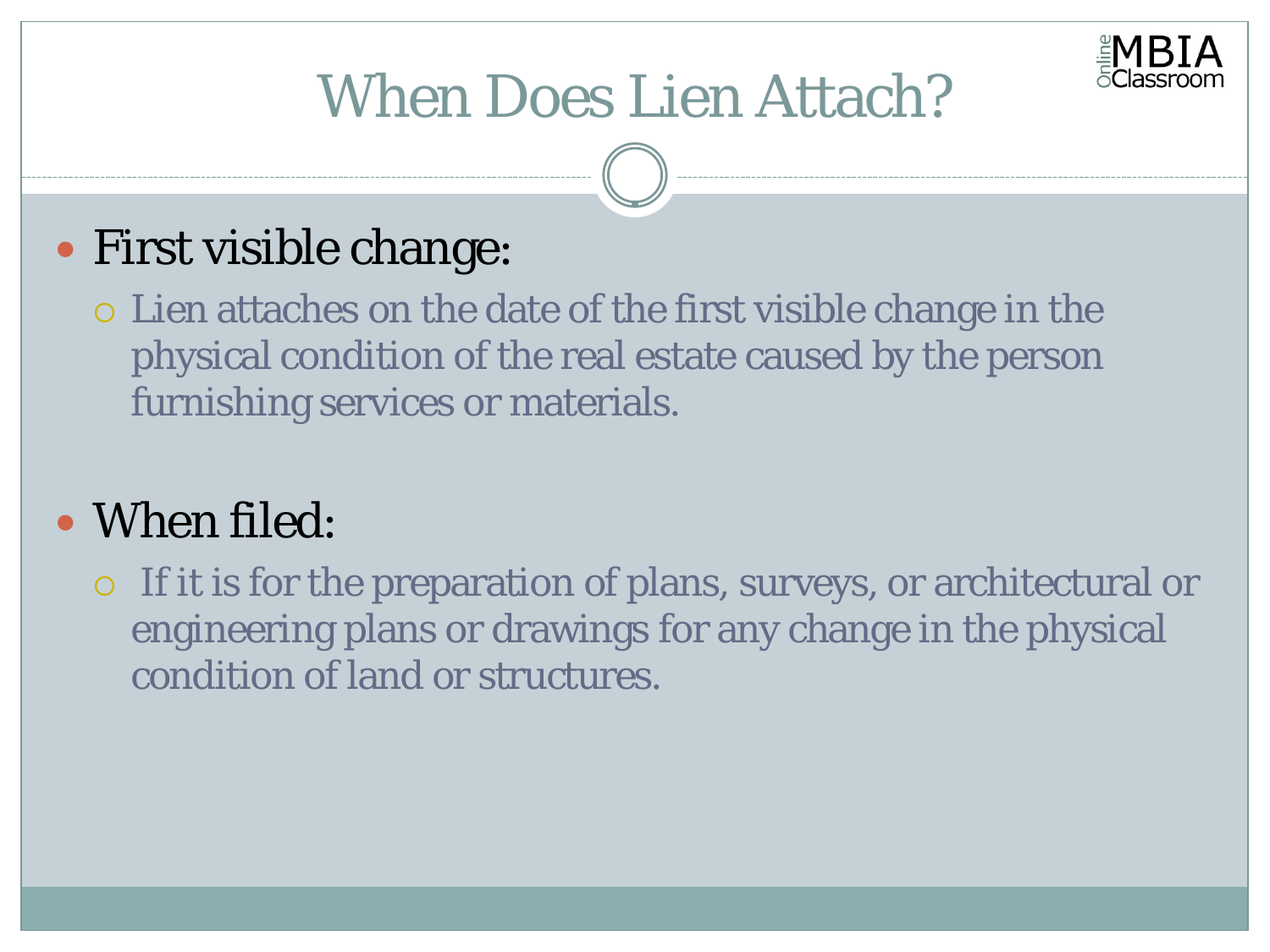

# Priority Among Lien Holders

#### Equal Priority among claimants that contribute to the same improvement

- Regardless of who furnished services first
- Regardless of who filed the lien first
- If foreclosure sale does not cover all liens, each claimant receives a pro-rata share of proceeds

#### First Come – First Serve

- On Construction Liens filed on different improvements
- Construction Comes First
	- Construction liens have priority over liens attached after construction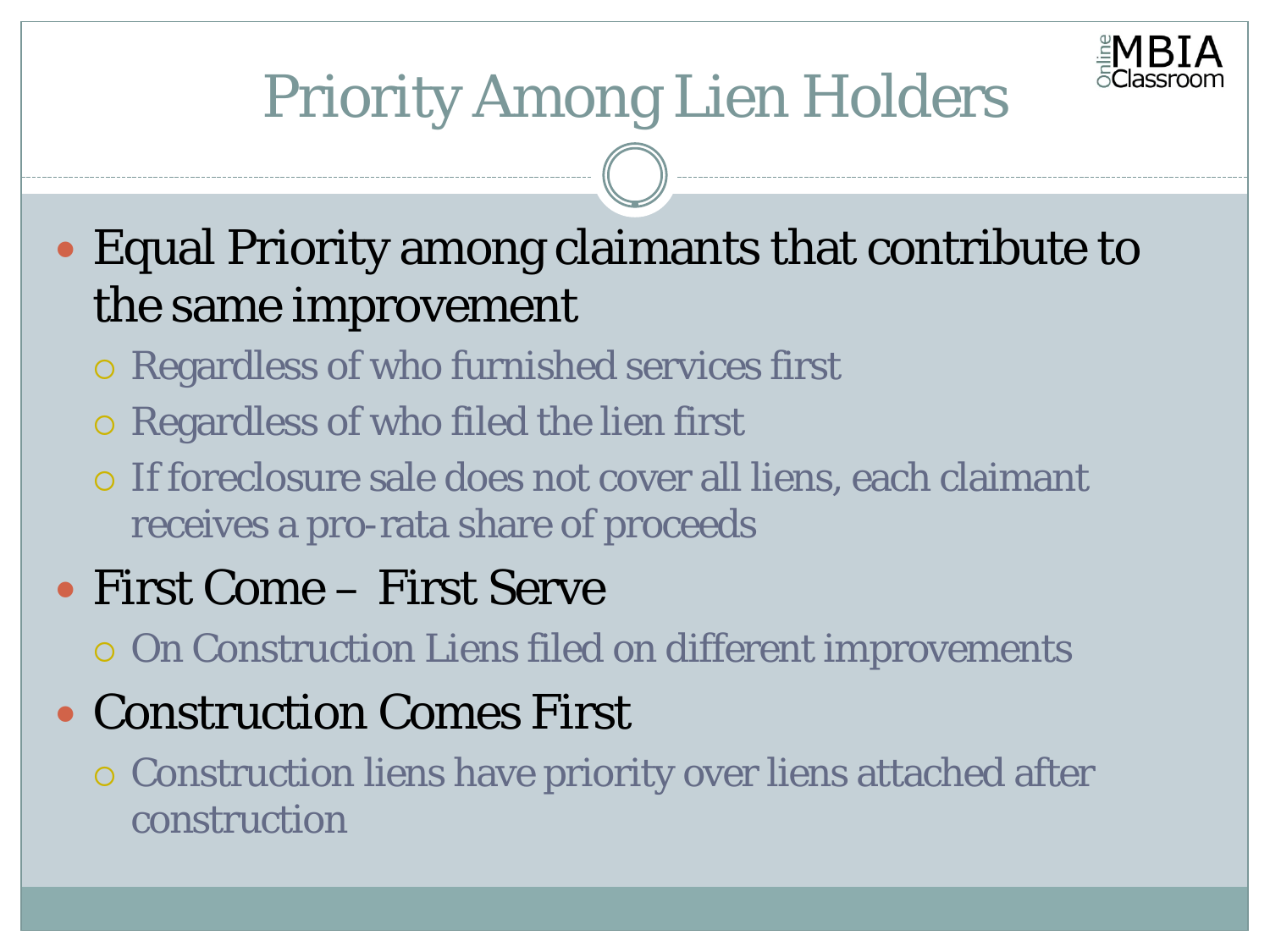

# Priority (cont.)

- Construction lien has priority over the following items filed before the construction lien attaches:
	- Interest
	- Lien
	- Mortgage (if mortgage funds are used for construction project)
	- Encumbrance
- If improvement may be removed, claimant may have the value determined and the work or improvement sold separately up foreclosure
	- Proceeds go to claimant.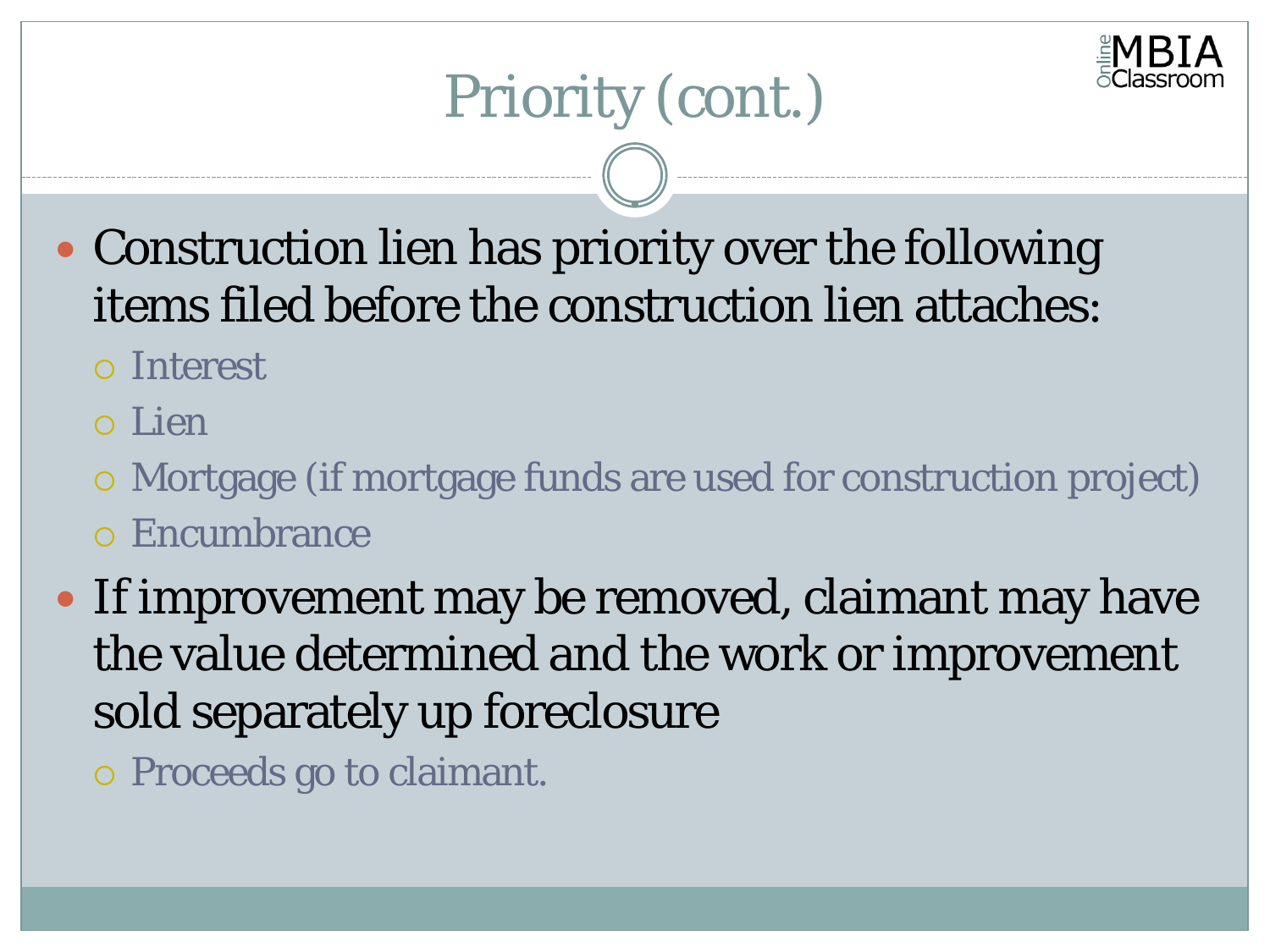

### Bond Issues

#### Federal Projects Governed by The Miller Act

- Notice must be give within 90 days of finishing work or providing services
- Cannot file notice before work is completed, all service provided

#### • Who has a claim?

 Direct contractual relationship with subcontractor – but no direct relationship with general contractor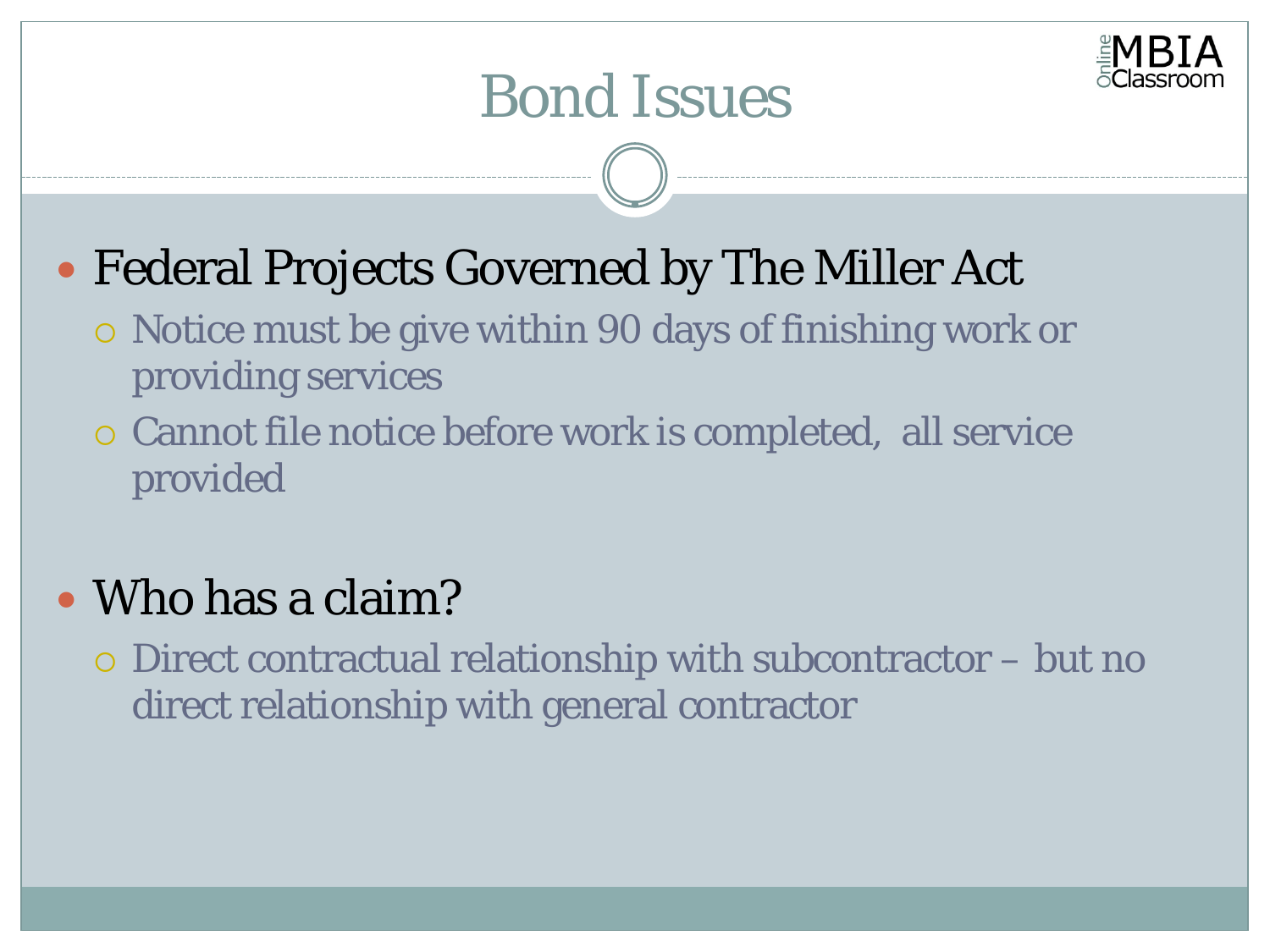

# Miller Act: Content of Notice

#### • Notice for Federal Projects

- Must be given to General first
- Must state amount claimed
- To whom the material/services were provided

#### • Notice must inform prime contractor that supplier is looking for payment of the bill.

- Cannot just say you are owned money
- MUST state that the PRIME CONTRACTOR MUST PAY
- Amount should be substantially accurate (don't over inflate)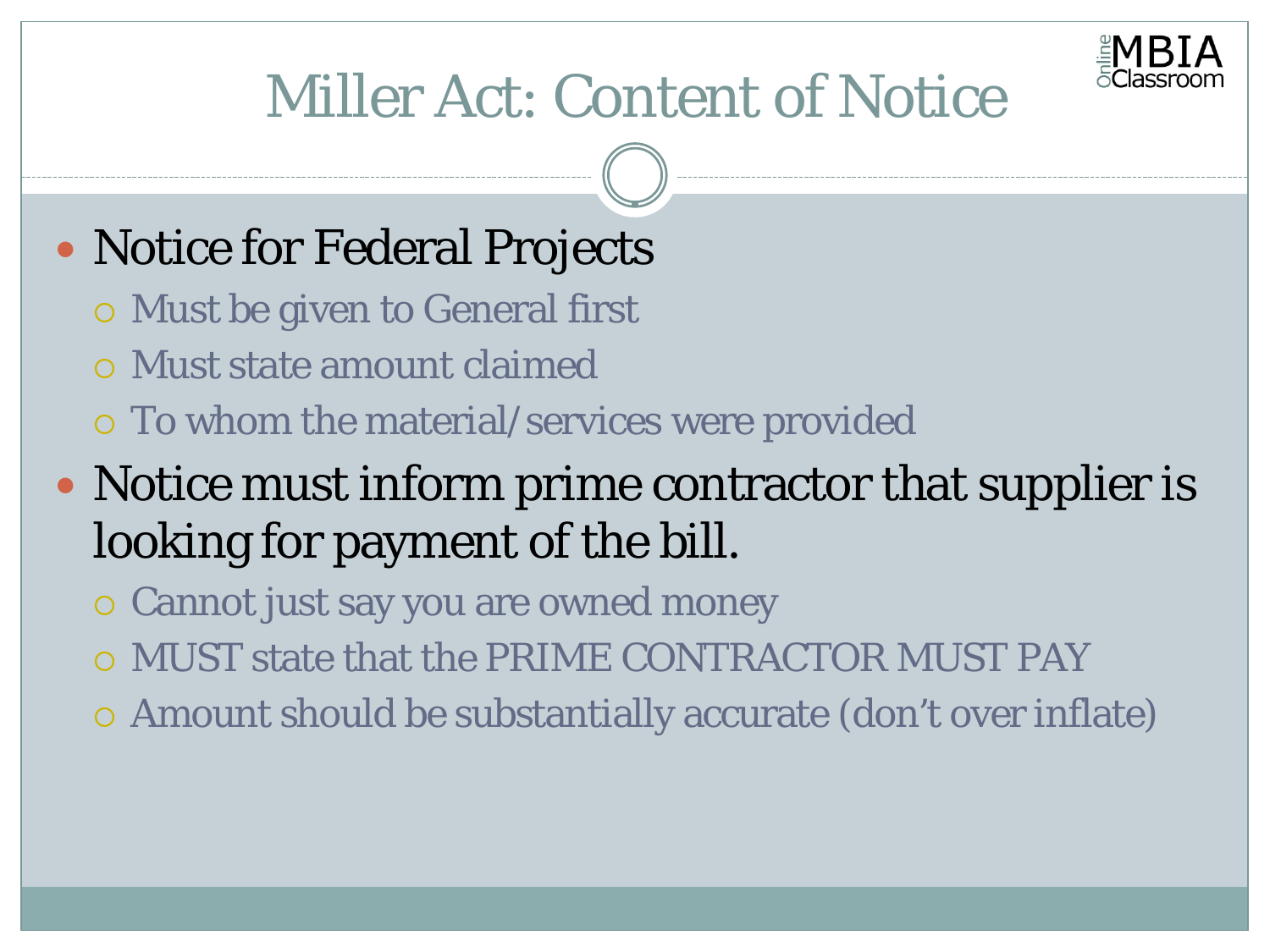

## Montana Bond Law

 Applies to any contracts with the state, county, city, town or other public body

• NOTICE

- o Must be given within 30 days of first delivery of materials or work
	- $\times$  TIP: send notice immediately upon starting work
- Must be delivered personally or sent via certified mail
- Sent to general contractor, public entity, and subcontractor that hired you.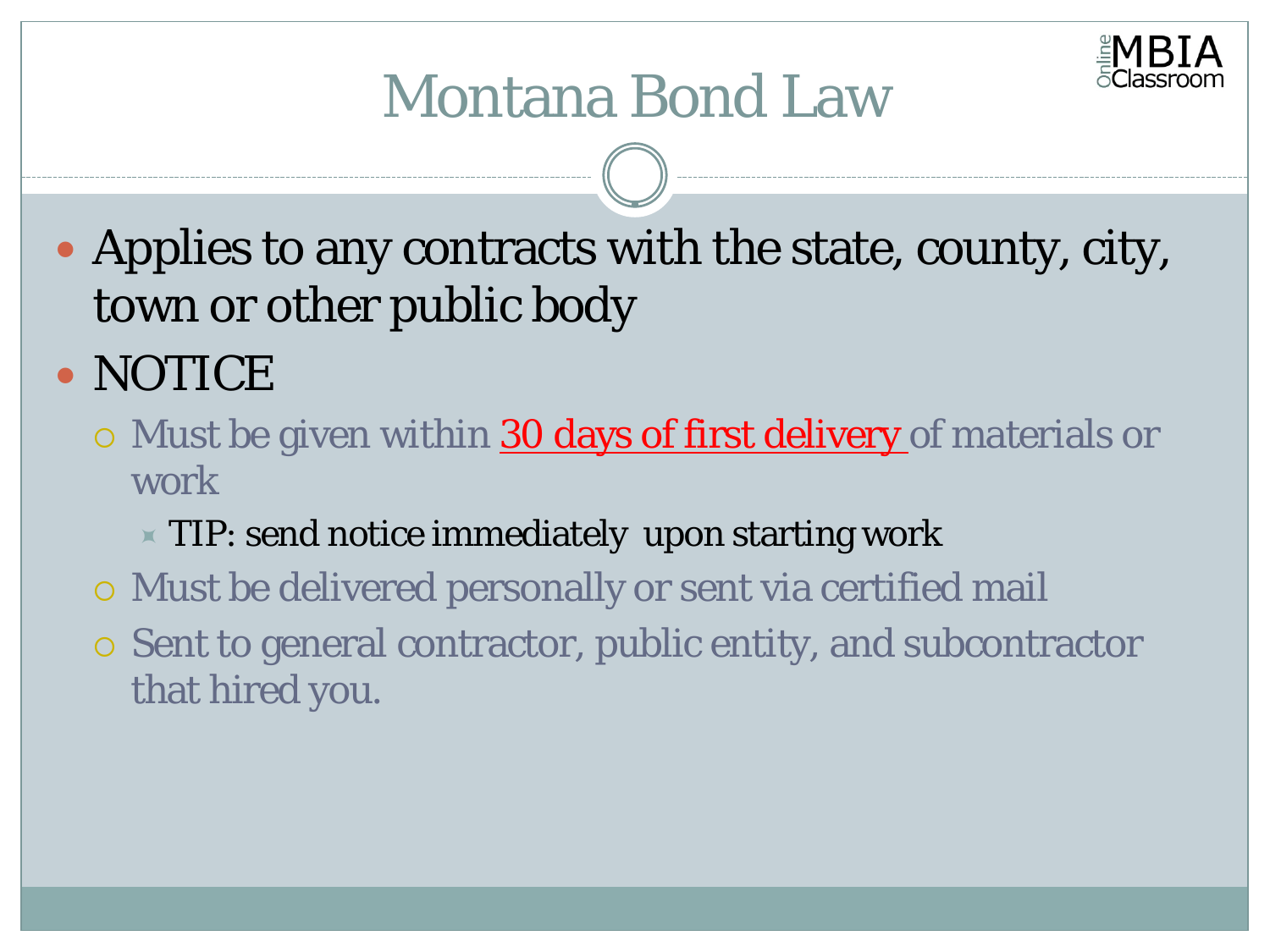

# Montana Bond Law

#### • Content of Notice

- Must be in writing
- Must state that notice is a "right of action on the security"
- Must state the person, firm or corporation giving the notice has commenced to deliver provender, provisions, materials, or supplies.
- Must state the name of the subcontractor or agent who placed the order or to whom placed the provender, provisions, materials, or supplies were delivered.
- Must state that the contractor and the contractors security will be held for the unpaid price if the supplier is not paid.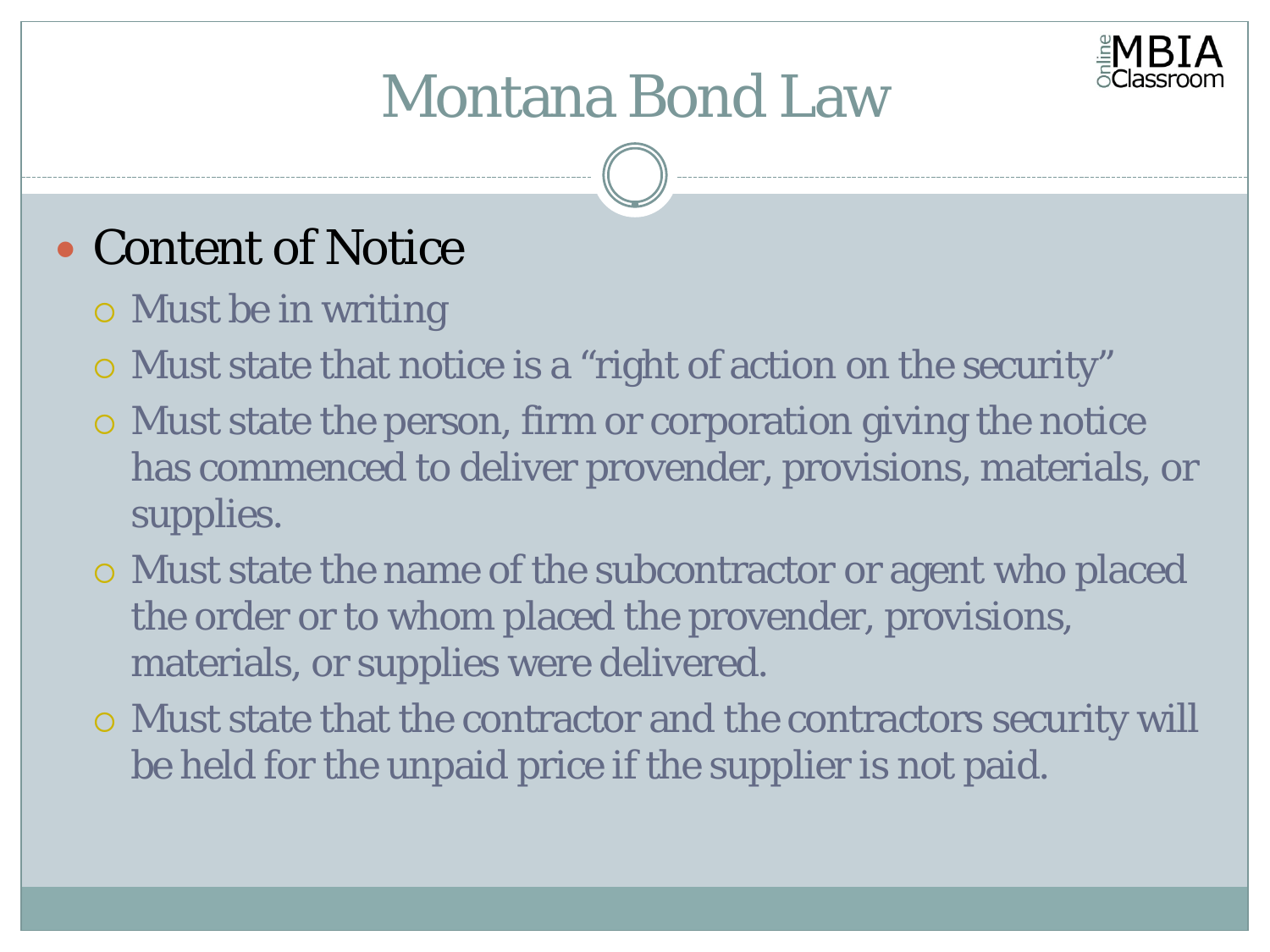

### Montana Bond Law

 WARNING: If No Notice Provided you will have no legal right to sue the general contractor or the bonding company for any labor or materials provided